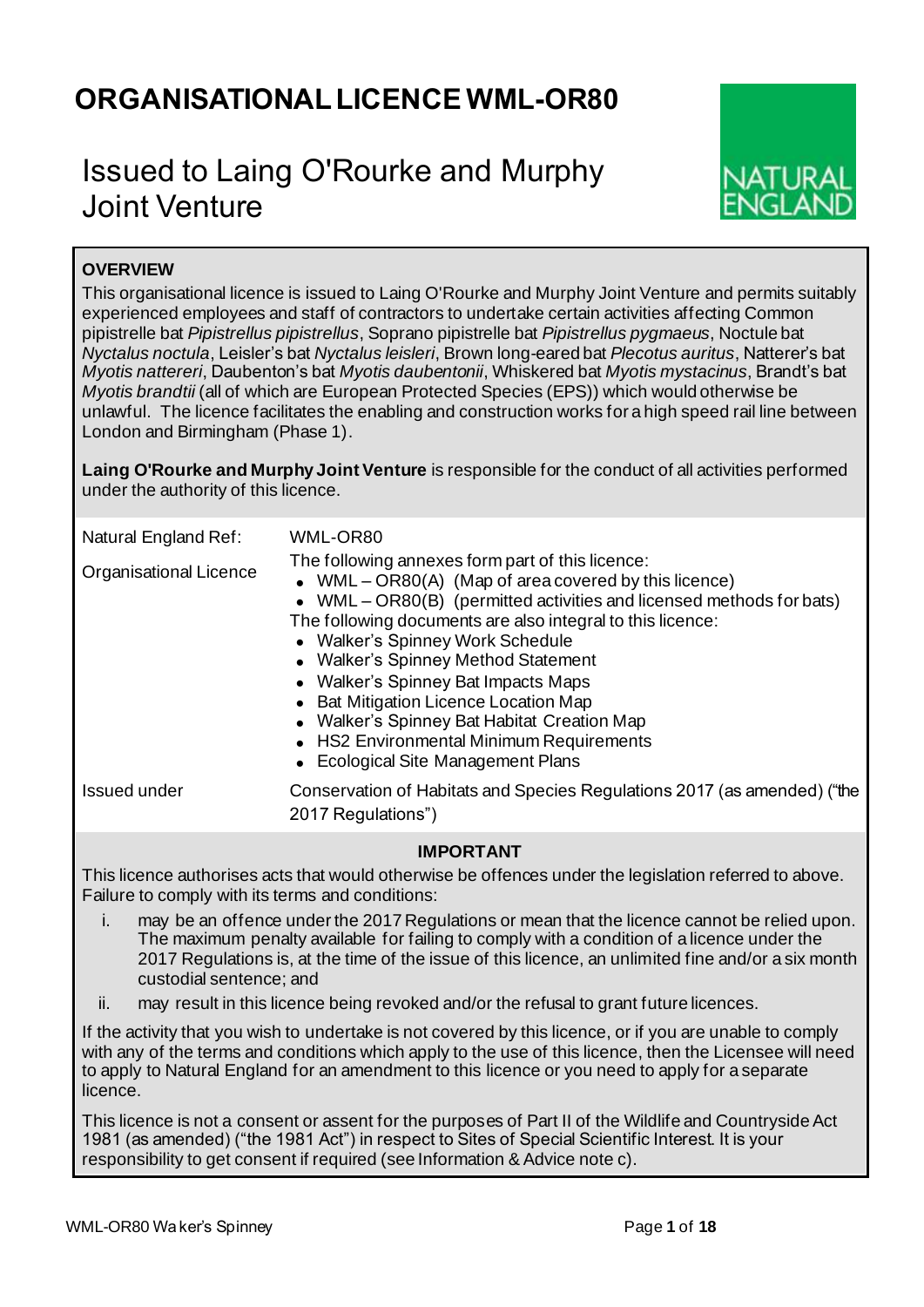Under the Conservation of Habitats and Species Regulations 2017 Natural England has granted this licence to affect Common pipistrelle bat *Pipistrellus pipistrellus*, Soprano pipistrelle bat *Pipistrellus pygmaeus*, Noctule bat *Nyctalus noctula*, Leisler's bat *Nyctalus leisleri*, Brown long-eared bat *Plecotus auritus*, Natterer's bat *Myotis nattereri*, Daubenton's bat *Myotis daubentonii*, Whiskered bat *Myotis mystacinus,* Brandt's bat *Myotis brandtii* for the purpose of:

**Imperative reasons of overriding public interest including those of a social or economic nature and beneficial consequences of primary importance for the environment, under regulation 55(2)(e) of the 2017 Regulations, being satisfied that as regards the purpose specified in this licence that there is no satisfactory alternative and that the actions authorised will not be detrimental to the maintenance of the populations of the species concerned at a favourable conservation status in their natural range.**

to: **Laing O'Rourke and Murphy Joint Venture** (hereafter referred to as the "**Licensee**") of Sixth Floor, Cornerblock, Two Cornwall Street, Birmingham, West Midlands, B3 2DX

**To:** Carry out the activities detailed in

• Annex WML – OR80(B)

Between the dates of: 23<sup>rd</sup> April 2021 and 31<sup>st</sup> December 2050

**Project Description:** Licensed activities associated with enabling and construction works for a high speed rail line between London and Birmingham (Phase 1).

**At:** The Licensed Area as shown hatched in orange on the map in Annex WML– OR80(A) which includes Walker's Spinney

This licence is granted subject to the Licensee, including its servants and named agents, adhering to:

- the licence terms and conditions specified below and in the Annexes to this licence: and
- the Walker's Spinney Sites Method Statement, the Walker's Spinney Work Schedule, the Walker's Spinney Bats Impacts Map, the Walker's Spinney Bat Compensation Maps, and the HS2 Environmental Minimum Requirements.

Terms and requirements that express conditionality are conditions of this licence whether so called or not.

The headings used in this licence and its Annexes are for convenience only and shall have no effect upon the interpretation of this licence or its conditions.

## **DEFINITIONS used in this licence**

| Accredited Agent(s)     | A suitably trained and experienced person who has been appointed by the<br>Named Ecologist (in accordance with Condition 3) and who is able to carry<br>out work under this licence without the personal supervision of the Named<br>Ecologist.                                                   |
|-------------------------|---------------------------------------------------------------------------------------------------------------------------------------------------------------------------------------------------------------------------------------------------------------------------------------------------|
| <b>Appointed Person</b> | An employee of the Licensee who is nominated to act as a single point of<br>contact for Natural England with regard to this licence and is responsible<br>for overseeing use of the licence, including record keeping, reporting and<br>compliance.                                               |
| Assistant(s)            | A person assisting a Named Ecologist or Accredited Agent who has been<br>appointed by the Named Ecologist (in accordance with Condition 3) and<br>who is only authorised to act under this licence whilst they are under the<br>direct supervision of the Named Ecologist or an Accredited Agent. |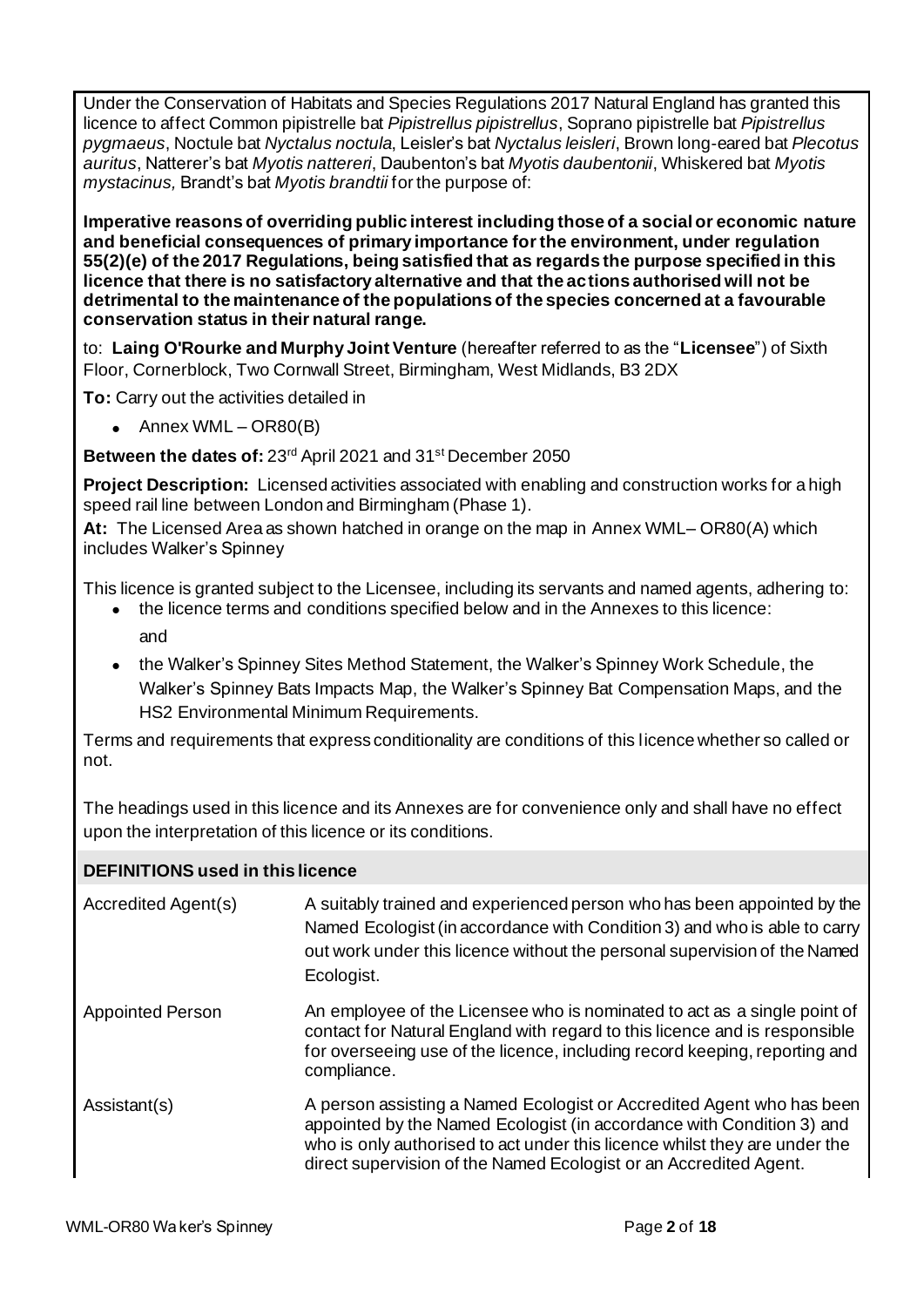| <b>HS2 Environmental</b><br><b>Minimum Requirements</b>                                                                                                                             | The environmental minimum requirements set out the government's high<br>level environmental and sustainability commitments that accompany the<br>High Speed Rail (London - West Midlands) Act 2017.                                                                                                                                                         |  |  |  |  |
|-------------------------------------------------------------------------------------------------------------------------------------------------------------------------------------|-------------------------------------------------------------------------------------------------------------------------------------------------------------------------------------------------------------------------------------------------------------------------------------------------------------------------------------------------------------|--|--|--|--|
| <b>Ecological Site</b><br><b>Management Plans</b><br>(ESMPs)                                                                                                                        | HS2 Ltd Contractors are required to produce ESMPs for habitat creation<br>areas, designated sites and ancient woodlands, as prescribed by<br>paragraph 4.8.3 of the Environmental Minimum Requirements (EMRs).<br>These plans set out the site-specific control measures for HS2<br>contractors working within local authorities along the Phase One route. |  |  |  |  |
| Licensed Area                                                                                                                                                                       | The area covered by this licence including Walker's Spinney at<br>SP1830298275, as shown hatched in orange on the map in Annex WML-<br>OR80(A).                                                                                                                                                                                                             |  |  |  |  |
| Named Ecologist                                                                                                                                                                     | being a<br>professional ecological consultant who has satisfied Natural England that<br>he has the relevant skills, knowledge and experience of the species<br>concerned (or such other person as approved in writing by Natural<br>England) and who is authorised by the Licensee to act on its behalf for<br>the purposes of this licence.                |  |  |  |  |
| <b>Walker's Spinney Bat</b><br>Impacts Maps                                                                                                                                         | The two impact maps, given reference numbers Figure Da dated<br>16/04/21 and Figure Db dated 22/12/20, of the Licenced Area submitted<br>to Natural England on 16 April 2021, or the latest revised version that has<br>been submitted by the Licensee and approved in writing by Natural<br>England.                                                       |  |  |  |  |
| <b>Bat Mitigation Licence</b><br><b>Location Map</b>                                                                                                                                | The map, given reference number C5a, of the Licenced Area submitted<br>to Natural England on 12 April 2021, or the latest revised version that has<br>been submitted by the Licensee and approved in writing by Natural<br>England.                                                                                                                         |  |  |  |  |
| <b>Walker's Spinney Bat</b><br><b>Habitat Creation Maps</b>                                                                                                                         | The map, given reference number Figure E3, dated 22/04/21, of the<br>Licenced Area submitted to Natural England on 22 April 2021, or the<br>latest revised version that has been submitted by the Licensee and<br>approved in writing by Natural England.                                                                                                   |  |  |  |  |
| <b>Walker's Spinney Method</b><br>Statement                                                                                                                                         | The method statement for bats at the Licensed Area, submitted to<br>Natural England using template WML-A13.3, on 22 April 2021, or the<br>latest revised version that has been submitted by the Licensee and<br>approved in writing by Natural England.                                                                                                     |  |  |  |  |
| <b>Walker's Spinney Work</b><br>Schedule                                                                                                                                            | The schedule of works at the Licensed Area, dated 22 <sup>nd</sup> April 2021<br>submitted to Natural England using template WML-A13a-E5a&b, 22nd<br>April 2021 or the latest revised version that has been submitted by the<br>Licensee and approved in writing by Natural England.                                                                        |  |  |  |  |
| References to specific sections, figures or other parts of a document apply to the relevant section,<br>figure or part in the revised and approved version unless otherwise stated. |                                                                                                                                                                                                                                                                                                                                                             |  |  |  |  |

## **LICENCE CONDITIONS**

1. This licence includes Annex WML-OR80(A) and Annex WML-OR80(B), which contain additional terms and conditions of use.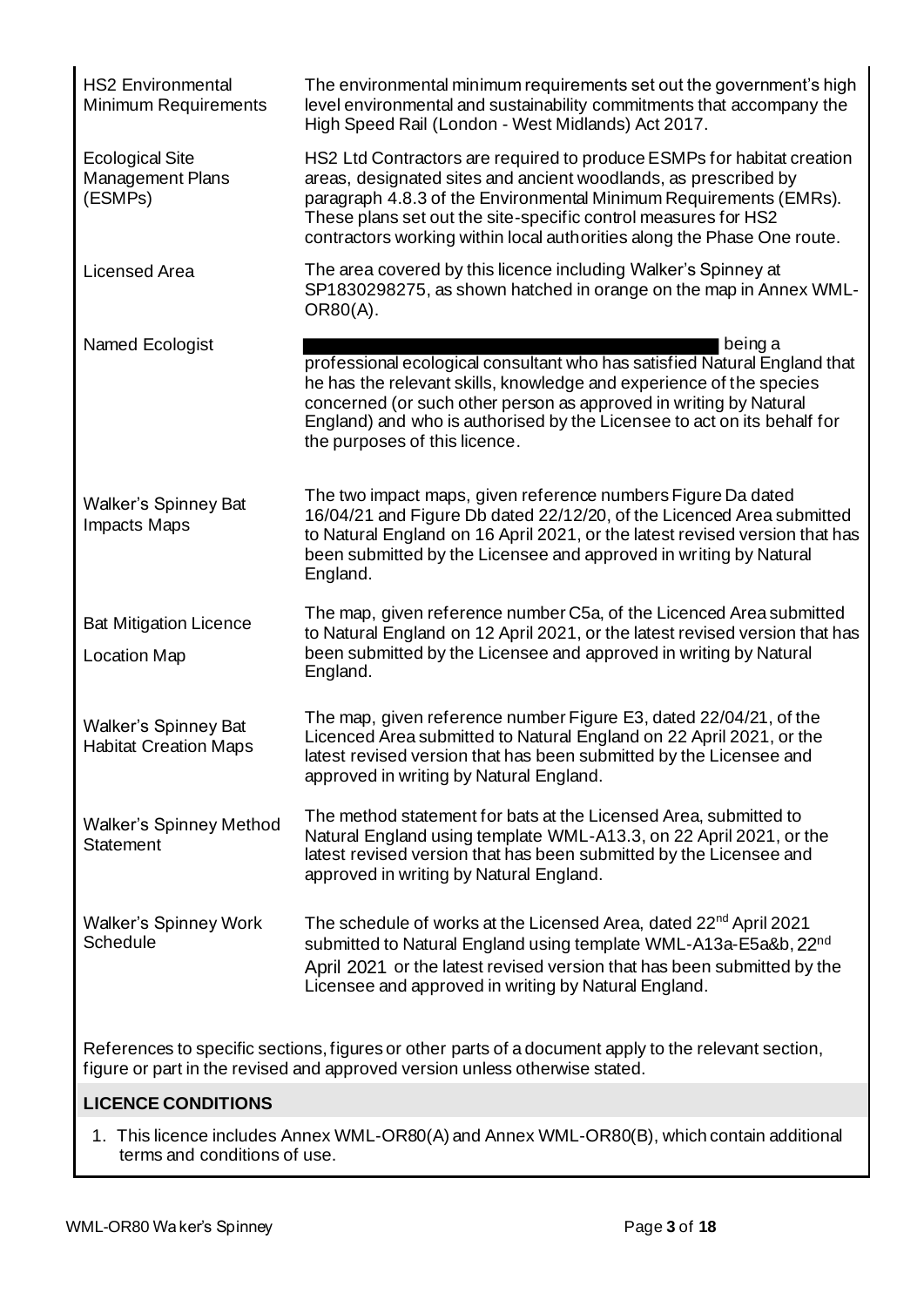## **People authorised to use this licence**

- 2. Licensed activities may only be carried out under this licence by:
	- a) the Named Ecologist;
	- b) Accredited Agents; and
	- c) Assistants.
- 3. An Accredited Agent or Assistant must carry a signed copy of the authorisation letter from the Named Ecologist, appointing them by name for the purpose of this licence, while carrying out licensed activities in the Licensed Area and must produce this authorisation letter to any police or Natural England officer on request.

## **Working under this licence**

- 4. The Licensee has primary responsibility for ensuring that all activities carried out in the Licensed Area comply with the terms and conditions of the licence.
- 5. Before commencing activities under this licence, the Licensee shall nominate an Appointed Person whose details will be provided to Natural England in writing to oversee use of this licence. The Licensee shall promptly update Natural England in writing of a replacement Appointed Person if that person changes.
- 6. The Named Ecologist is responsible for undertaking and/or overseeing the work undertaken in respect of the licensed species. The Named Ecologist is responsible for checking the suitability and competence of any Accredited Agents or Assistants employed in the Licensed Area to undertake the required duties.
- 7. The Licensee and all persons acting under this licence must comply with:
	- a) the terms and conditions of this licence and its Annexes WML OR80(A) and WML OR80(B); and
	- b) the Walker's Spinney Method Statement, Bat Mitigation Licence, Walker's Spinney Location Map, the Walker's Spinney Work Schedule, the Walker's Spinney Bat Impacts Map and the Walker's Spinney Bat Compensation Maps; and
	- c) HS2 Environmental Minimum Requirements.
- 8. If there are conflicts or inconsistencies between commitments in the documents in condition 7(b) and the terms and conditions of this licence and its annexes, the licence and annexes will prevail. Any other conflicts or inconsistencies between the documents in condition 7(b) will be interpreted on a precautionary basis to ensure the protection of bats.
- 9. While engaged in licensed activities, the Licensee shall make a copy of the licence and its Annexes available for inspection on each site in the Licensed Area where the activities are taking place and shall produce it on demand to any constable or an officer of Natural England.
- 10.All reasonable precautions must be taken to ensure that unnecessary suffering and harm to the species covered by this licence is avoided.

## **Where the licence may be used**

11. This licence may only be used within the Licensed Area and for the activities specified in Annex WML–OR80(B).

## **Surveying and Monitoring**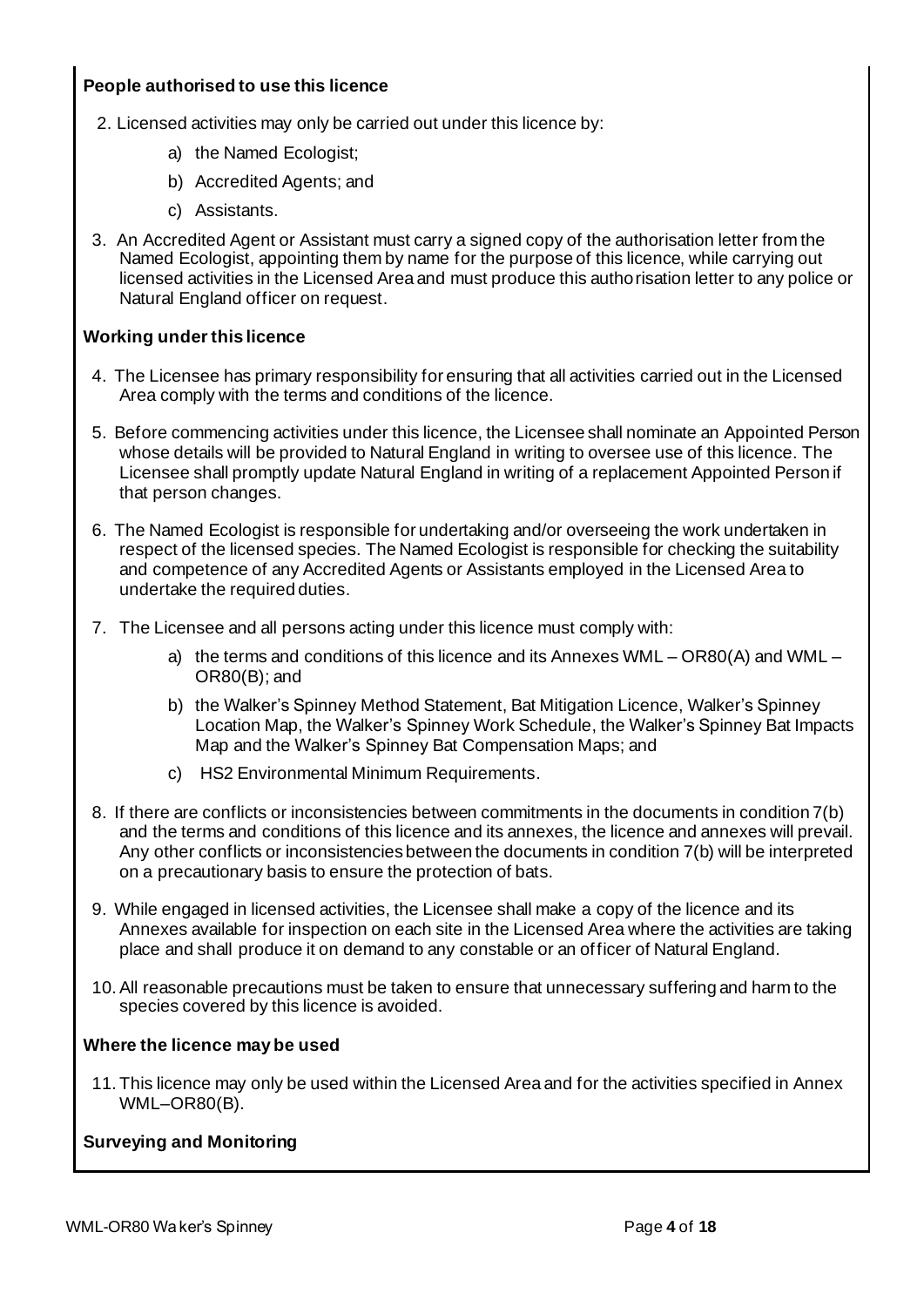- 12.Pre felling surveys must be appropriately resourced and undertaken at suitable times and in accordance with Annex WML-OR80(B).
- 13.Monitoring must be undertaken in accordance with section E4.2b of the Walker's Spinney Method Statement. Any relevant amendments to monitoring will be agreed with Natural England through a licence modification request.

## **Recording and reporting requirements**

- 14.The Licensee must maintain a record of all bat-related activities carried out under the authority of this licence necessary for reporting to Natural England, including (as a minimum):
	- a) a list of all persons authorised to act under the licence and in what capacity (i.e. Accredited Agent or Assistant);
	- b) any action undertaken under this licence;
	- c) any mitigation or compensation provision;
	- d) any surveying and monitoring conducted;
	- e) any dead or injured bat found in the Licensed Area; and
	- f) any incidents or reports of activities in breach of this licence, including details of steps taken, and any disciplinary, remedial or corrective action.

These records are to be kept until two years after the final licensed action is undertaken and are to be made available for inspection by Natural England at any reasonable time.

- 15.Survey and monitoring records for bats must be submitted to the Local Biological Record Centre and to the relevant national recording scheme (or National Biodiversity Network (NBN) Atlas if there is no appropriate scheme) every other year.
- 16.An annual report of activities conducted under this licence must be sent by the Licensee to Natural England (at the address given below) for the first reporting year of 01 April 2021 – 31 December 2021 and submitted by 14 January 2022, and thereafter by 14 January for each subsequent reporting year of 01 January – 31 December, even if the licence is not used.

## **Future management**

17.All ESMPs applicable to the Licensed Area, or any part of it, must be updated by or on behalf of the Licensee in line with the licensing requirements of the Walker's Spinney Method Statement. The Licensee shall ensure compliance with the requirements of all ESMPs applicable to the Licensed Area, or any part of it, for the full period of the licence and will consult with Natural England in relation to any amendment or proposed amendment to any such ESMP.

## **Licence compliance**

- 18.For the purpose of ascertaining whether the conditions of this licence are being, or have been, complied with, the Licensee, the Named Ecologist and each Accredited Agent, Appointed Person and Assistant shall permit an officer of Natural England reasonable access to land where operations are being undertaken under this licence. Officers of Natural England shall also be permitted to be present during any operations carried out under the authority of this licence. Any such officer of Natural England may be required to produce his/her identification on demand and will be permitted to be accompanied by such persons as he/she considers necessary for the purpose of the visit. The Named Ecologist and each Accredited Agent, Appointed Person and Assistant shall give all reasonable assistance to an officer of Natural England and any persons accompanying him/her.
- 19.Failure to comply with the terms and conditions of this licence (including the recording and reporting requirements) will, by default, render this licence null and void and it may not be relied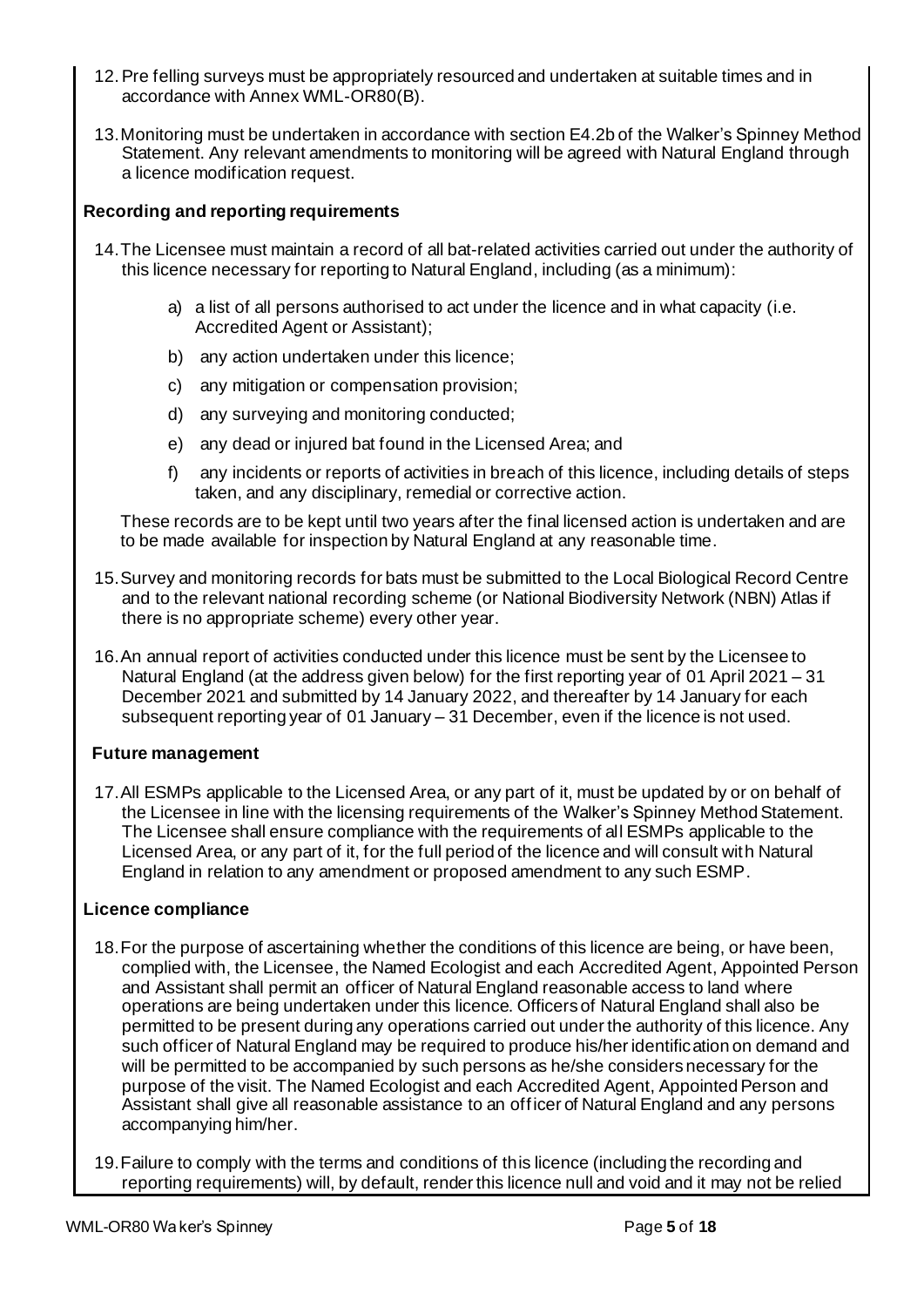upon until such time that Natural England confirms in writing that its use may resume.

20.Natural England must be informed of all breaches to this licence within 48 hours of the Licensee becoming aware of a breach occurring. Unless advised otherwise by Natural England, the Licensee must take the necessary steps to address any breaches or poor practice identified as soon as practicable.

Issued by and on behalf of Natural England on: 23rd April 2021

## **INFORMATION and ADVICE**

- a. Any requests for information in a licence will be considered under the Environmental Information Regulations 2004 and the Freedom of Information Act 2000 as appropriate.
- b. The licence may be modified, extended, terminated or revoked at any time by Natural England or the Secretary of State, but this will not be done unless there are good reasons for doing so.
- c. This licence conveys no authority for actions prohibited by any other legislation. For example, anyone acting under this licence is not exempt from the provisions of Section 28E of the 1981 Act. This means that owners/occupiers are obliged to give notice to Natural England if they propose to carry out an operation l kely to damage a Site of Special Scientific Interest (SSSI). To identify SSSIs and the features for which they are designated, refer to www.magic.gov.uk. For further advice or to request consent for an activity please contact the Natural England 'Responsible Officer' for the relevant site(s). Contact details are available from the Natural England Enquiry Service (see below).
- d. No person convicted on or after 1 January 2010 of an offence under the Conservation of Habitats and Species Regulations 2017, the 1981 Act, the Protection of Badgers Act 1992, the Deer Act 1991, the Hunting Act 2004, the Wild Mammals (Protection) Act 1996, the Animal Welfare Act 2006 or the Protection of Animals Act 1911 (all as amended) may use this licence without the permission of Natural England unless, in respect of that offence, either:
	- i. they are a rehabilitated person for the purposes of the Rehabilitation of Offenders Act 1974 and their conviction is treated as spent; or
	- ii. a court has made an order discharging them absolutely.

Any request to use the licence by a person to whom this note applies will be considered on its merits.

e. The common name or names of species given in the Licence, Annexes, and associated documents are included by way of guidance only; in the event of any dispute or proceedings, it is the scientific name of a species that will be taken into account.

## **Training requirements**

f. Training must be relevant to the conditions and the activities permitted by the licence and should be undertaken at regular intervals. This should include: identification of European and other protected species, and non-native species relevant to the activities authorised by this licence and signs indicating they may be present; surveying techniques; best practice guidance and reasonable avoidance measures; mitigation techniques and methods, and a working knowledge of the relevant law.

### **General Welfare Considerations**

- g. Persons acting under this licence may photograph any protected species named in this licence in connection with licensed work provided that this causes no additional disturbance or any other harm.
- h. Under the Animal Welfare Act 2006 it is an offence to cause any unnecessary suffering to an animal under the control of man (section 4). This applies to the treatment of animals (including non-target species) held in nets, traps, etc.

## **The limits of licences**

- i. Licences permit action only for the purposes specified on that licence.
- j. Licences do not permit actions prohibited under any other legislation (unless it is clearly stated that the licence does), nor do they confer any right of entry upon land.
- k. Unless otherwise stated the provisions of Natural England licences only apply landward of the mean low water mark in England. The Marine Management Organisation is responsible for all licensing seaward of the mean low water mark.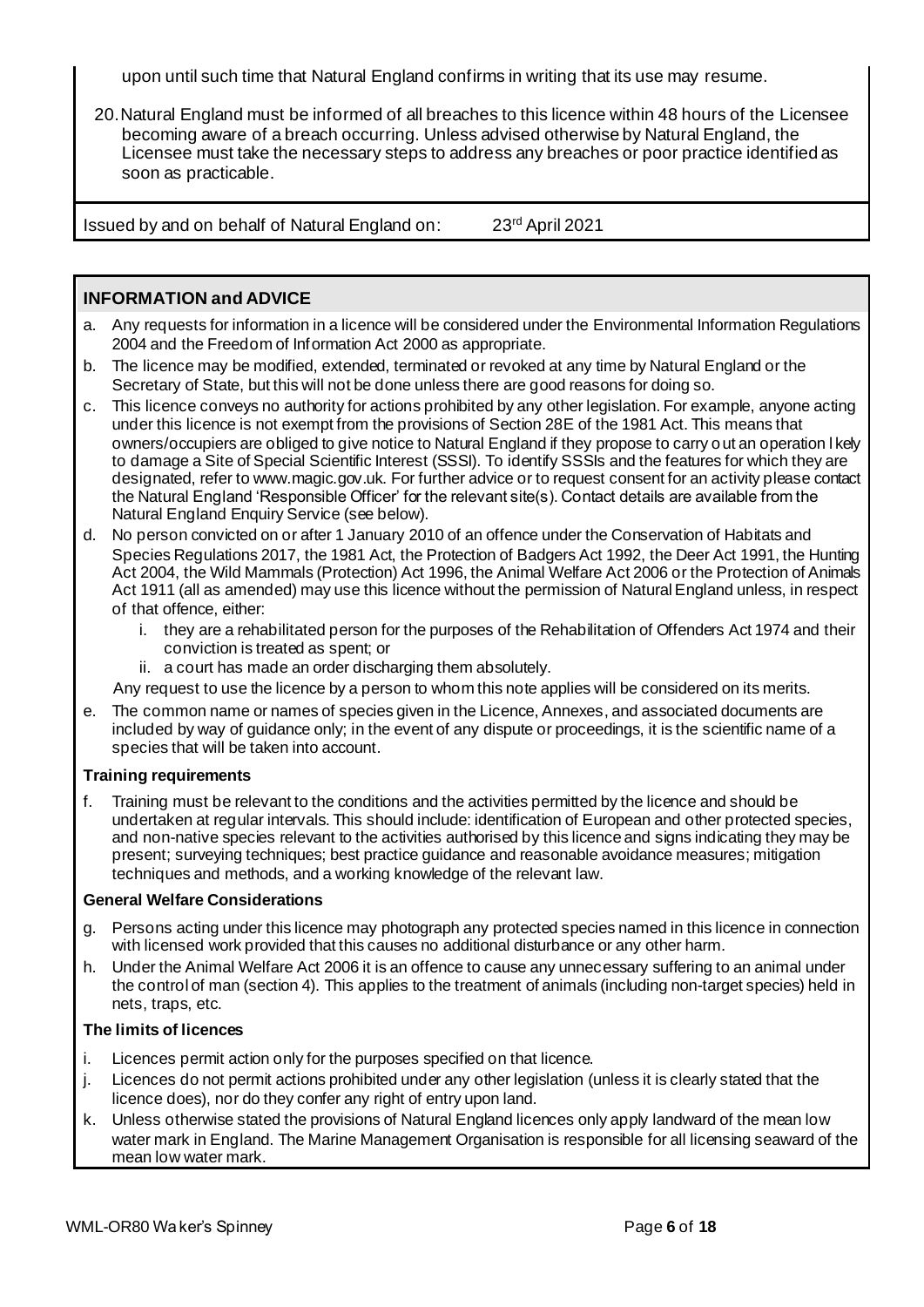l. No work shall be carried out under this licence on a National Nature Reserve except with the prior written permission of Natural England's 'SSSI Adviser' for the relevant site(s) (contact details available from Enquiry Service – see below).

### **Compliance and enforcement**

- m. The Licensee is expected to monitor compliance with the licence and to take action in the event that poor practice and/or non-compliance are identified. A person may be barred from using this licence by Natural England, for example, if that person breaches the conditions of this licence. In these circumstances Natural England will notify the Licensee.
- n. Natural England checks compliance with licences and the attached conditions. Where breaches are identified, these may be subject to enforcement action.

| <b>Contact details for Natural England</b>                                           | Other useful contacts                                                                                                                                                                      |  |  |  |  |
|--------------------------------------------------------------------------------------|--------------------------------------------------------------------------------------------------------------------------------------------------------------------------------------------|--|--|--|--|
| For licensing enquiries (& Reporting):                                               | Local Record Centres: to find out where your nearest Local<br>Record Centre is visit the Association of Local Environmental<br>Record Centres website at: http://www.alerc.org.uk/find-an- |  |  |  |  |
| Telephone 020 802 61089                                                              |                                                                                                                                                                                            |  |  |  |  |
| HS2wildlifelicensing@naturalengland.org.uk<br>Email                                  | Irc.html                                                                                                                                                                                   |  |  |  |  |
| <b>Postal address</b>                                                                |                                                                                                                                                                                            |  |  |  |  |
| Wildlife Licensing, Natural England, Horizon House,<br>Deanery Road, Bristol BS1 5AH | Legislation: to view the full text of the legislation referred to in<br>this licence visit http://www.legislation.gov.uk                                                                   |  |  |  |  |
| For other enquiries use the Enquiry Service:                                         | <b>Feedback and Complaints:</b> we welcome and value your                                                                                                                                  |  |  |  |  |
| 0300 060 3900<br><b>Telephone</b>                                                    | compliments, complaints, suggestions and comments about our                                                                                                                                |  |  |  |  |
| enquiries@naturalengland.org.uk<br>Email                                             | services. Please see our 'Contactus' section for more details.                                                                                                                             |  |  |  |  |
| <b>Natural England - GOV.UK</b><br>Web                                               | https://www.gov.uk/government/organisations/natural-<br>england#org-contacts                                                                                                               |  |  |  |  |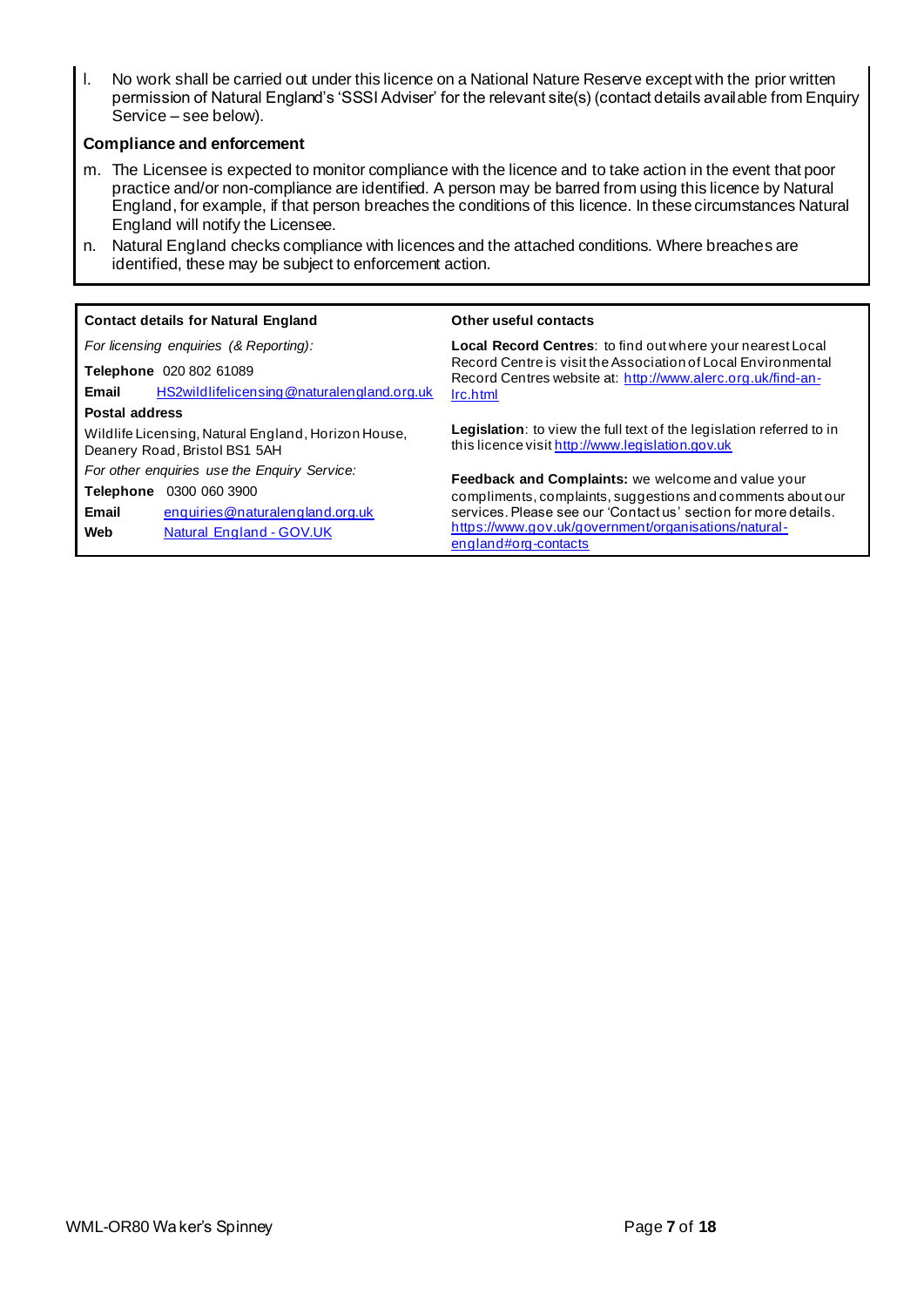## **Using and Sharing Your Information**

#### **Who is collecting my data?**

The data controller is Natural England, Foss House, Kings Pool, 1-2 Peasholme Green, York, Y01 7PX. You can contact the Natural England Data Protection Manager at: Natural England, County Hall, Spetchley Road, Worcester, WR5 2NP; foi@naturalengland.org.uk.

Any questions about how we are using your personal data and your associated rights should be sent to the above contact. The Data Protection Officer responsible for monitoring that Natural England is meeting the requirements of the legislation is: Defra group Data Protection Officer, Department for Environment, Food and Rural Affairs, SW Quarter, 2nd floor, Seacole Block, 2 Marsham Street, London SW1P 4DF. DefraGroupDataProtectionOfficer@defra.gsi.gov.uk.

**What of my data is being collected and how is it used? What is the legal basis for the processing?** The information on the licence application form and any supporting material will be used by Natural England to undertake our licensing functions. This will include, but is not limited to assessing your application, issuing a licence if applicable, monitoring compliance with licence conditions and collating licence returns and reports. The personal information we will process will include, but is not limited to your name and contact details, customer type and reasons for wanting a licence.

Processing is necessary for the performance of a task carried out in the public interest or in the exercise of official authority vested in the data controller. That task is to conduct the licensing functions as delegated by Defra to Natural England under Part 8 Agreement under section 78 of the Natural Environment and Rural Communities Act 2006

#### **Who will my data be shared with?**

Your personal data may be shared by us with the Department for Food, Environment and Rural Affairs and its executive agencies including the Rural Payments Agency and the Environment Agency. This will be used to monitor and evaluate the effectiveness of our work.

- It may also be shared with:
	- Police.
	- $HS2$  LTD.

We will respect personal privacy, whilst complying with access to information requests to the extent necessary to enable Natural England to comply with its statutory obligations under the Environmental Information Regulations 2004, and the Freedom of Information Act 2000.

**If you are relying on my consent to process my data, can I withdraw my consent**?

No, because the processing is not based on consent.

#### **How long will my data be held for?**

Your personal data will be kept by us for 7 years after the expiry of your licence or longer if stated in the licence conditions.

#### **What will happen if I don't provide the data?**

Failure to provide this information will mean that Natural England will not be able process your licence application.

#### **Will my data be used for automated decision-making or profiling?**

The information you provide is not connected with individual decision making (making a decision solely by automated means without any human involvement) or profiling (automated processing of personal data to evaluate certain things about an individual).

#### **Will my data be transferred outside of the EEA?**

The data you provide will not be transferred outside the European Economic Area.

#### **What are my rights?**

A list of your rights under the General Data Protection Regulation, the Data Protection Act 2018, is accessible at: https://ico.org.uk/for-organisations/guide-to-the-general-data-protection-regulationgdpr/individual-rights/

#### **How do I complain?**

You have the right to lodge a complaint with the ICO (supervisory authority) at any time. Should you wish to exercise that right full details are available at: https://ico.org.uk/for-organisations/guide-to-the-general-dataprotection-regulation-gdpr/individual-rights/

#### **Natural England's Information Charter can be found here:**

https://www.gov.uk/government/organisations/natural-england/about/personal-information-charter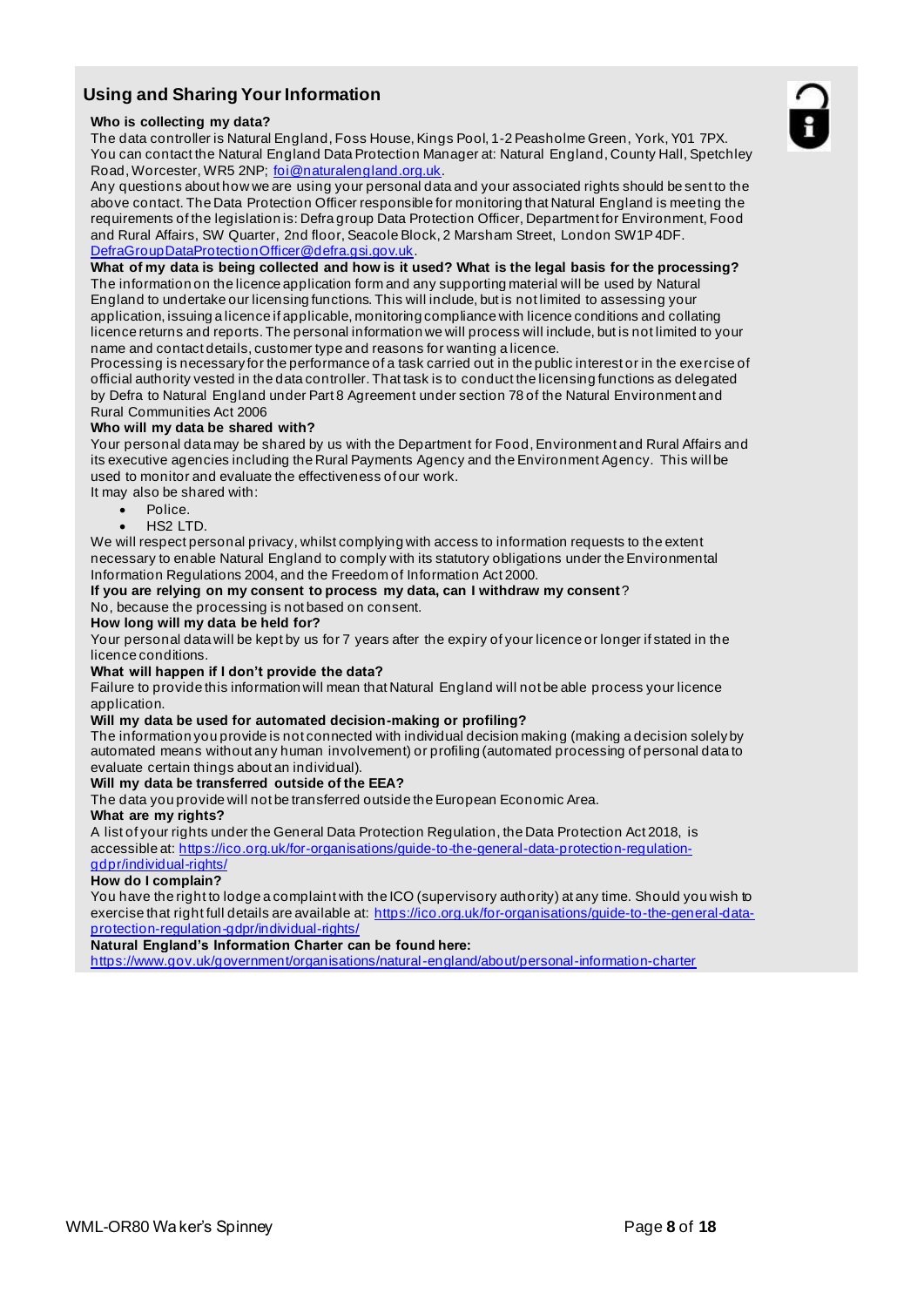# **ANNEX WML – OR80(A)**

This Annex defines the boundaries and areas of the Licensed Area – As shown on Figure C5a

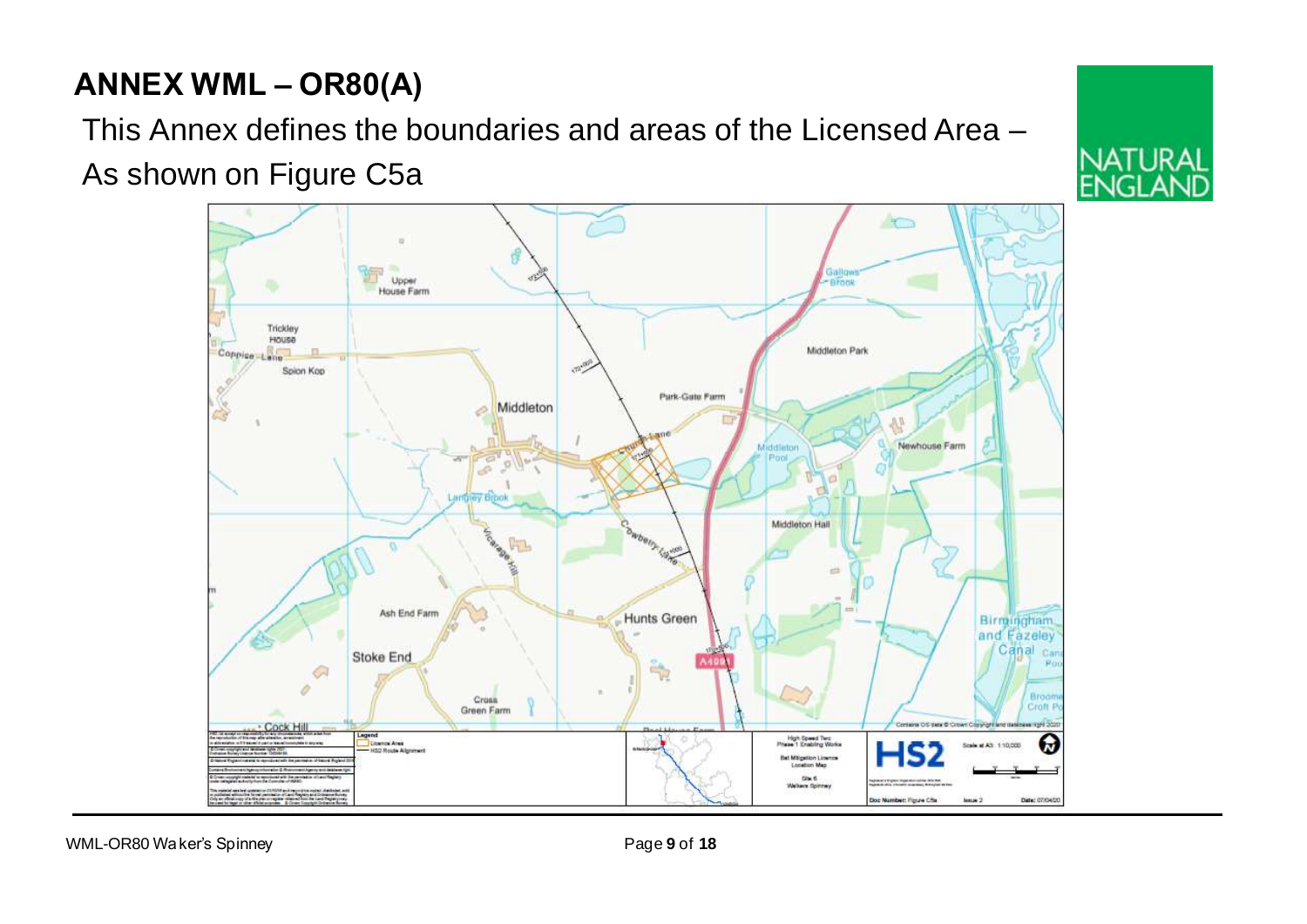# **ANNEX WML – OR80(B)**

# Permitted activities and licensed methods for bats within the Licensed Area



## **OVERVIEW**

This Annex specifies the activities and operations affecting bats that are permitted within the Licensed Area and includes relevant conditions. Surveys and inspections for bats in trees identified as having bat roost potential must be undertaken to establish whether bats are present prior to undertaking tree works. This Annex does not permit works to trees where a species of bat or roost types not covered by this licence is present.

- **Activities permitted** I. Capture
	- II. Transport
	- III. Disturb
	- IV. Damage or destroy the resting places
	- V. Damage or destroy breeding places of specified bat species (See Table 1 and Table 2 below).

This licence permits activities affecting the following roost types only: Feeding roosts; Day roosts; Night roosts; Transitional/occasional roosts; (see Definitions at Condition B27).

**Purpose(s) for which these activities may be conducted** Imperative reasons of overriding public interest including those of a social or economic nature and beneficial consequences of primary importance for the environment.

## **IMPORTANT**

These activities are subject to the terms and conditions set out in the main licence in addition to those in this Annex. All terms and conditions in this Annex must be fully adhered to whether or not they are identified in Table 1. Terms and conditions that have a particular relevance to an activity are identified in Table 1 for ease of reference only.

Definitions in the main licence also apply to this Annex and further definitions specific to this Annex are set out at Conditions B27 and B28.

### **Interpreting the table of permitted activities and operations**

- *Permitted activities and operations*: a brief description of each activity or operation permitted under the licence.
- *Actions made lawful by this licence:* for each activity or operation listed the presence of a corresponding 'X' indicates which acts are made lawful if conducted in accordance with the terms and conditions of this licence.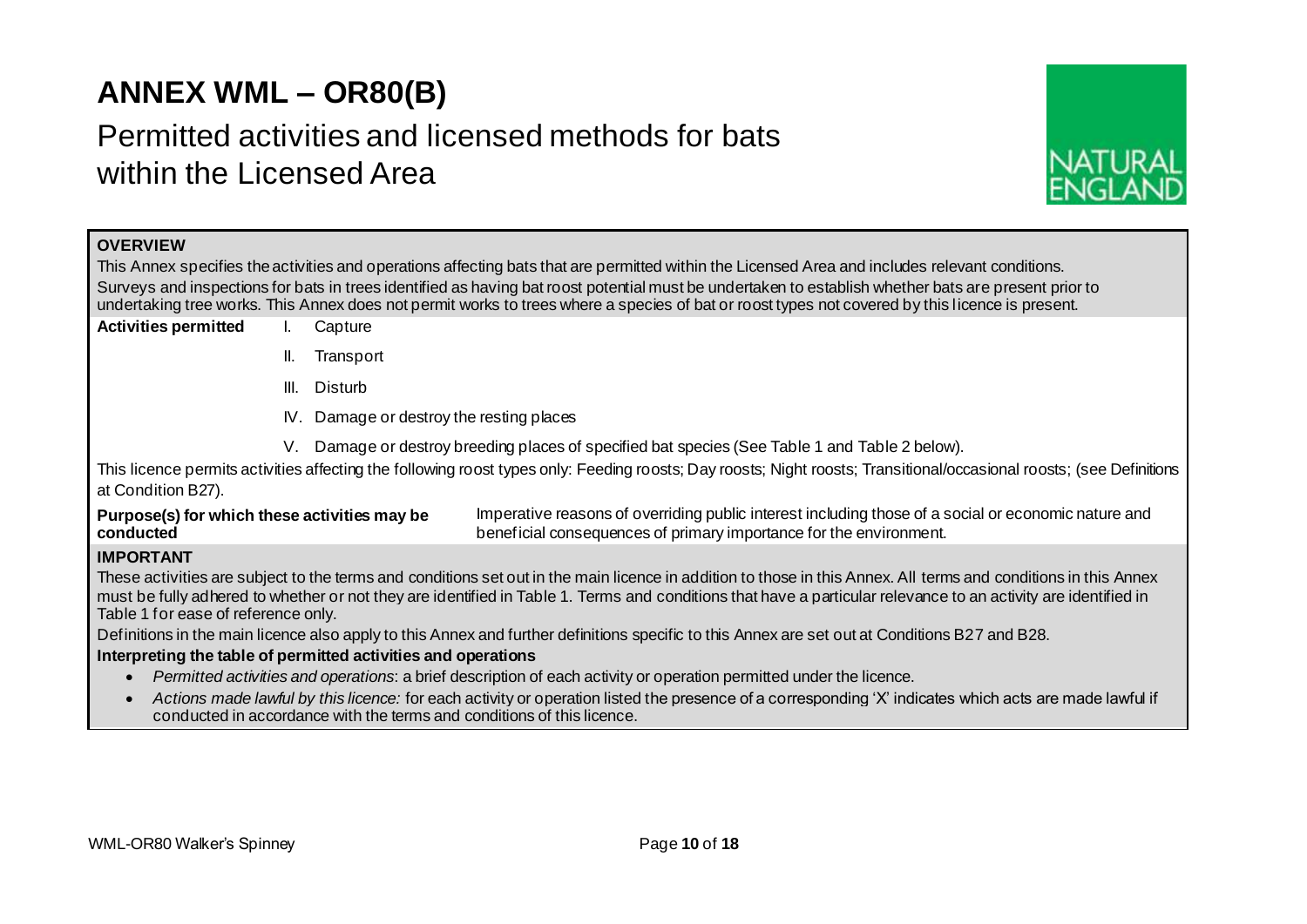| Table 1. Femmitted activities and operations                                     |                                        |           |                |                           |                          |                          |                                                                               |                                                                                            |                                                                                                                                                                                                    |                                                                                                                                   |
|----------------------------------------------------------------------------------|----------------------------------------|-----------|----------------|---------------------------|--------------------------|--------------------------|-------------------------------------------------------------------------------|--------------------------------------------------------------------------------------------|----------------------------------------------------------------------------------------------------------------------------------------------------------------------------------------------------|-----------------------------------------------------------------------------------------------------------------------------------|
|                                                                                  | Actions made lawful by this<br>licence |           |                |                           |                          |                          | <b>Additional</b><br>condition No.<br>especially<br>relevant to the<br>action | <b>Permitted</b><br>methods                                                                | <b>Species</b><br>permitted                                                                                                                                                                        |                                                                                                                                   |
| <b>Permitted activities</b><br>and operations                                    | Capture                                | Transport | <b>Disturb</b> | Damage<br>resting place   | Damage<br>breeding sites | resting place<br>Destroy | breeding sites<br>Destroy                                                     |                                                                                            |                                                                                                                                                                                                    |                                                                                                                                   |
| Noise, lighting and<br>vibration caused by<br>construction related<br>activities |                                        |           | X              | $\sf X$                   |                          | Χ                        |                                                                               | B1, B2, B3, B4,<br><b>B10</b>                                                              | Disturbance by<br>noise, lighting and<br>vibration                                                                                                                                                 |                                                                                                                                   |
| Pre-works inspection<br>of trees                                                 | X                                      | $\sf X$   | X              | $\boldsymbol{\mathsf{X}}$ |                          | X                        |                                                                               | B1, B2, B3, B4,<br>B <sub>5</sub>                                                          | By hand;<br>Endoscope; Torch<br>illumination; Static<br>hand-held net;                                                                                                                             | Brandt's bat, Brown long-eared<br>bat, Common pipistrelle bat,<br>Daubenton's bat, Leisler's bat,<br>Natterer's bat, Noctule bat, |
| Roost loss through<br>tree felling                                               | X                                      | X         | X              | $\mathsf{X}$              |                          | X                        |                                                                               | B1, B2, B3, B4,<br>B5, B6, B7, B8,<br>B9, B10, B11,<br>B12, B13, B14,<br>B15, B16, 17, B18 | Exclusion by one<br>way door or valve;<br>Permanent<br>exclusion;<br><b>Destructive Search</b><br>by Soft Demolition;<br><b>Destructive Search</b><br>by Soft Felling;<br>Mechanical<br>Demolition | Soprano pipistrelle bat,<br>Whiskered bat,                                                                                        |

#### **Table 1: Permitted activities and operations**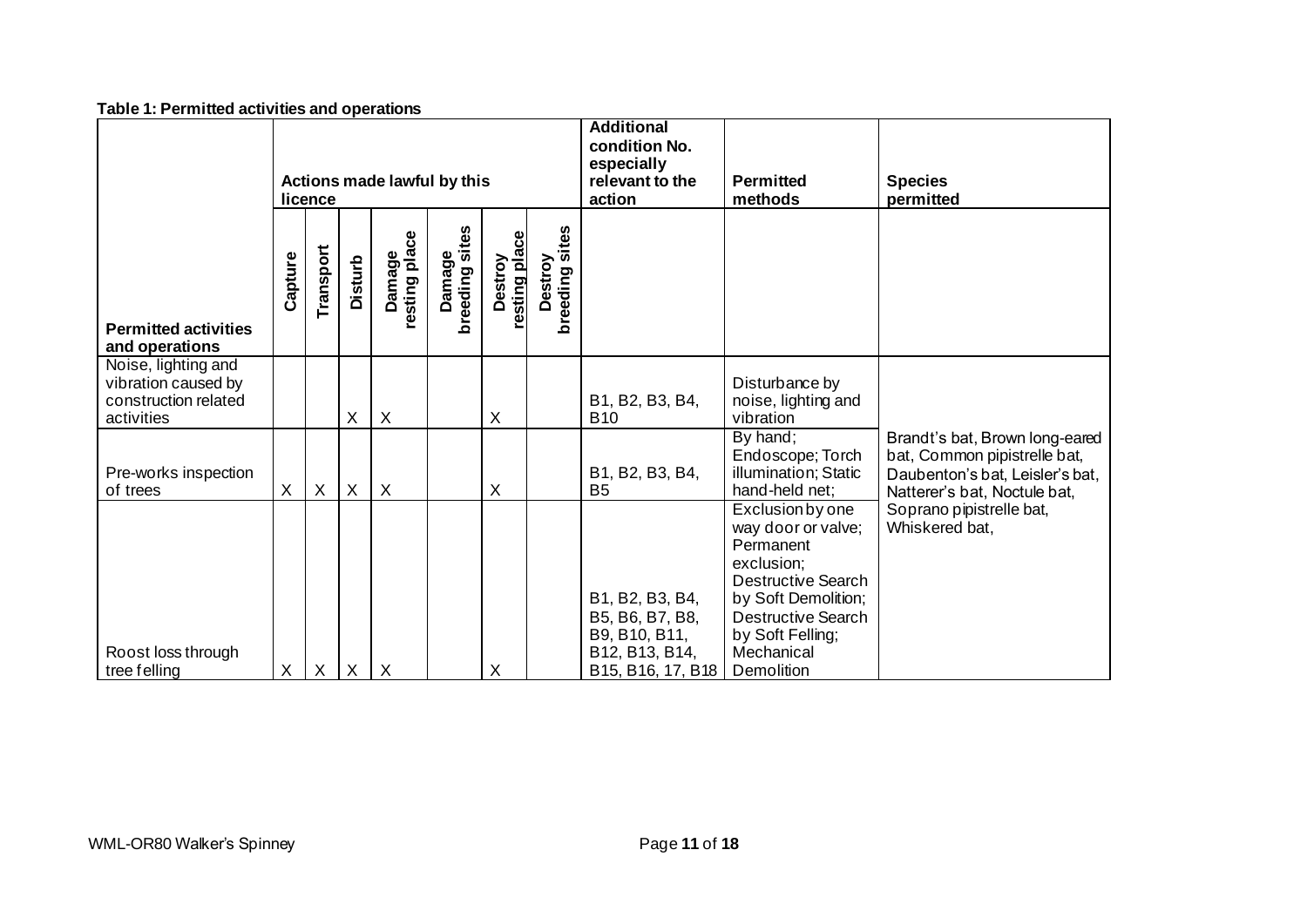| Species                    |                |                | Licensable activities and maximum numbers: |                            |                             |                             |                                   |
|----------------------------|----------------|----------------|--------------------------------------------|----------------------------|-----------------------------|-----------------------------|-----------------------------------|
|                            | Capture        | Transport      | <b>Disturb</b>                             | Damage<br>resting<br>place | breeding<br>sites<br>Damage | Destroy<br>resting<br>place | O.<br>breedin<br>Destroy<br>sites |
| Brandt's bat               | 5              | 5              | Not Specified                              | 21                         | $\mathbf 0$                 | 31                          | $\overline{0}$                    |
| Brown long-<br>eared bat   | 10             | 10             | Not Specified                              |                            | $\mathbf 0$                 |                             | $\overline{0}$                    |
| Common<br>pipistrelle bat  | 10             | 10             | Not Specified                              |                            | $\mathbf 0$                 |                             | $\mathbf 0$                       |
| Daubenton's<br>bat         | 5              | 5              | Not Specified                              |                            | $\mathbf 0$                 |                             | $\mathbf 0$                       |
| Leisler's bat              | $\overline{2}$ | $\overline{2}$ | Not Specified                              |                            | 0                           |                             | $\pmb{0}$                         |
| Natterer's bat             | 5              | 5              | Not Specified                              |                            | $\mathbf 0$                 |                             | $\mathbf 0$                       |
| Noctule bat                | $\overline{2}$ | 2              | Not Specified                              |                            | $\mathbf 0$                 |                             | $\mathbf 0$                       |
| Soprano<br>pipistrelle bat | 15             | 15             | Not Specified                              |                            | $\mathbf 0$                 |                             | $\mathbf 0$                       |
| Whiskered bat              | 5              | 5              | Not Specified                              |                            | $\overline{0}$              |                             | $\mathbf 0$                       |

**Table 2: Licensable activities and maximum numbers:**

The maximum number(s) stated in the above table refers to the maximum number of individuals of the stated species that can be captured or transported under the terms of this licence and the maximum number/s of resting places (see definition B27) or breeding sites that can be damaged or destroyed under this licence (if applicable).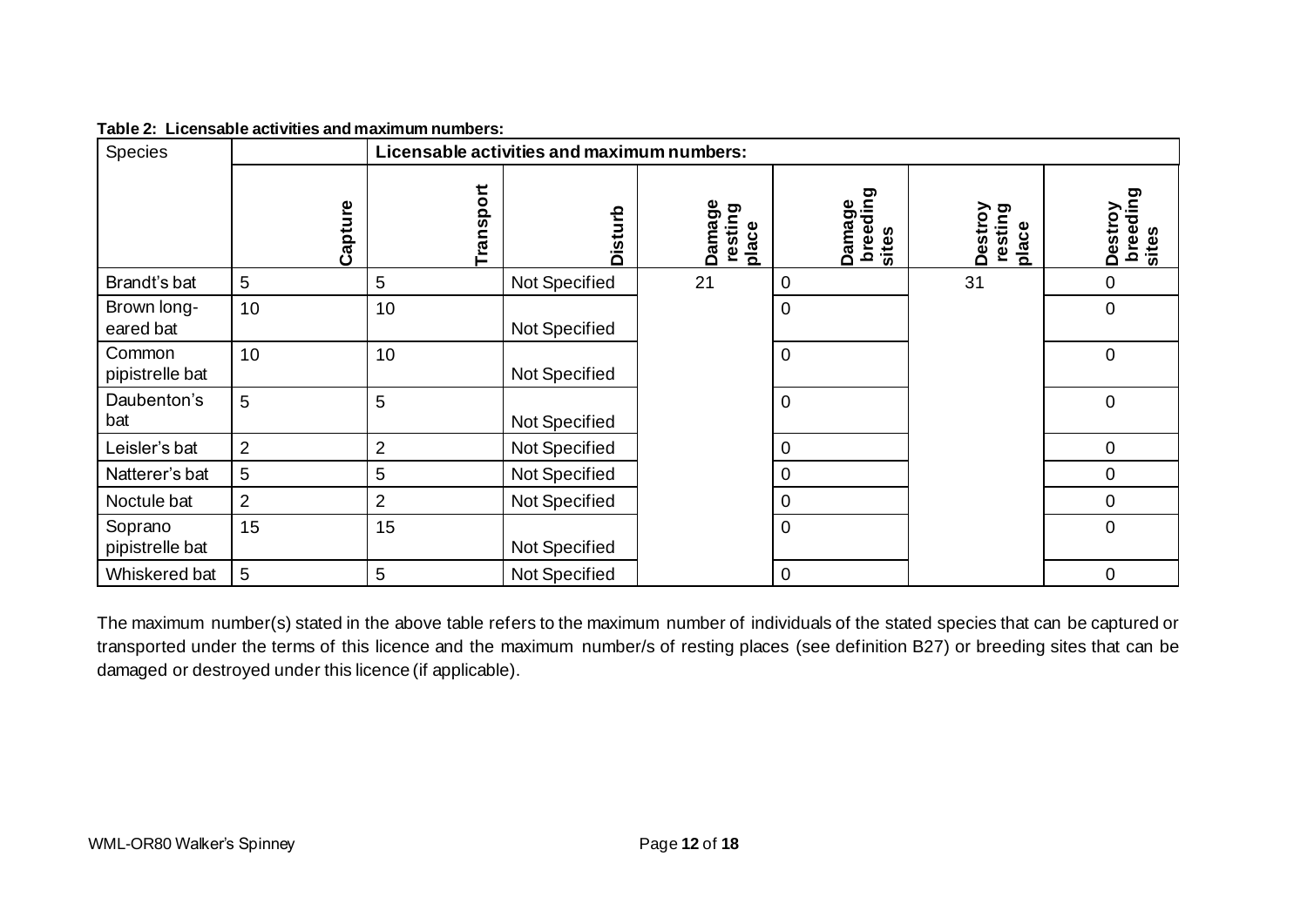# **ANNEX B LICENCE CONDITIONS**

## **Working under this licence:**

- B1. This licence is only to be used in connection with the Project Description and only when alternatives recognised by the Named Ecologist or an Accredited Agent are not appropriate to the conservation of bats.
- B2. The Licensee, the Named Ecologist, Accredited Agents, the Appointed Person and Assistants must adhere to the activities and timescales agreed in the Walker's Spinney Work Schedule**.**
- B3. The Named Ecologist or an Accredited Agent must ensure that all those involved with the licensed works understand by way of a 'tool box talk' that bats are present; the legislation relating to bats; measures that will be used to protect them; good working practices; licensed activities and what to do should bats be found. This information must be provided before any licensed works commence on site. A written record that this has been undertaken, and that it covers the above points, must be kept by the Named Ecologist or Accredited Agent and made available to Natural England or any police officer on request.

## **Methodology:**

- B4. All relevant animal welfare legislation must be complied with at all times.
- B5. All works must be undertaken using best practice methodology to ensure minimal risk to bats. Persons acting under this licence must abide by the advice on excluding bats, handling bats and working in bat roosts in the most up to date edition of the *"Bat Mitigation Guidelines"* and the *"Bat Workers Manual"*. "*The Bat Survey - Good Practice Guidelines*" are available from the BCT website. You are expected to check whether this guidance has been updated and if so, to ensure that you act in accordance with the most up to date version. In addition to this:
	- a) The use of endoscopes, artificial light from torches, Destructive Search by Soft Demolition (see Definition in Annex Condition B27) temporary obstruction of roost access, temporary or permanent exclusion methods (including installation) and use of static hand held nets must only be undertaken or directly supervised by the Named Ecologist, or an Accredited Agent.
	- b) Where capture and/or handling of bats are necessary, only the Named Ecologist, Accredited Agent, or an Assistant may do so. Capture/handling/exclusion of bats must only be undertaken in conditions suitable for bats to be active.
	- c) Where bats are discovered and taken under this licence they must either be relocated to a suitable roost for the species, or where bats are held this must be done safely and bats released on site at dusk in, or adjacent to, suitable foraging/ commuting habitat in safe areas within or directly adjacent to the pre-works habitat. Where a bat is unexpectedly discovered in adverse weather conditions, condition B14 must be followed.
	- d) Endoscopes and hand held nets are only to be used to assist with the locating and capture of bats.
	- e) Temporary and permanent exclusion must be carried out using techniques specified in the most up to date edition of the '*Bat Workers Manual*'. If one-way exclusion devices are to be used, each device must remain in position for a period of at least 5 consecutive days/ nights throughout a spell of suitable weather conditions, or longer until these conditions prevail.
	- f) Prior to destructive works, an inspection using torches and/or an endoscope must be performed internally to search for the presence of bats. If any bat species covered by this licence is found and is accessible, each will be captured by gloved hand or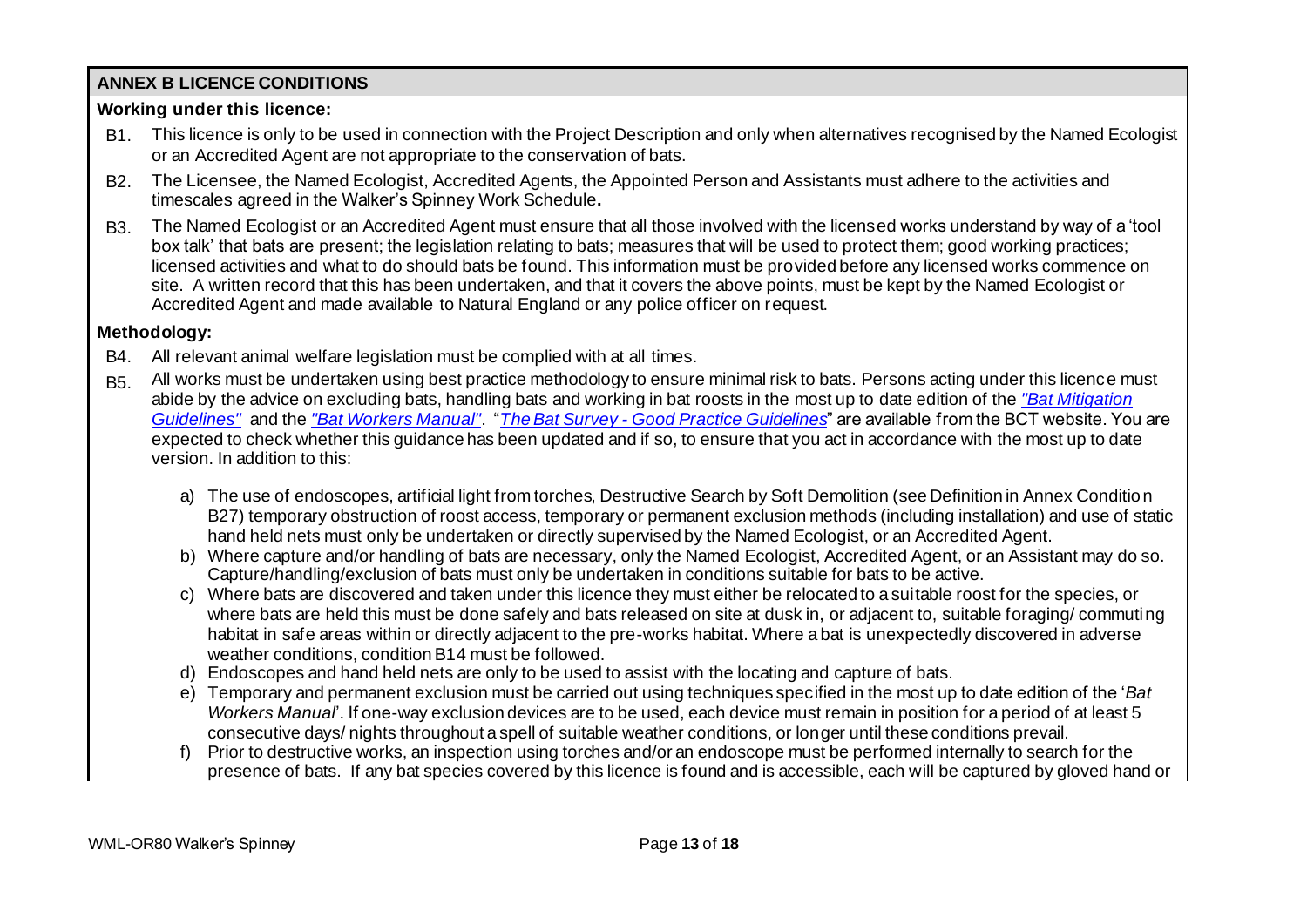hand-held net, given a health check and then each placed carefully inside a draw-string, calico cloth holding bag or similar for transport.

- g) Following inspection and exclusion operations, the removal of any feature with bat roost potential, will be only performed by hand and under direct ecological supervision. Where applicable, materials will be removed carefully away and not rolled or sprung to avoid potential harm to bats. The undersides of materials will be checked by the Named Ecologist or Accredited Agent for bats that may be clung to them before removal.
- B6. For trees that are safe to climb and that possess Potential Roosts Features (PRFs) that can be accessed, pre-felling climbing inspections will be undertaken no more than three days prior to tree felling. For known roosts and PRFs consisting of cavities (or similar), Destructive Search by Soft Felling (see Definition in Annex Condition B28) will take place on the same day as the pre-felling inspection.
- B7. For PRFs confirmed as containing no bats, the PRF will be immediately felled or made unsuitable for bats. Materials used for soft blocking must be appropriate for intended purposed and not risk entrapping or capturing bats or other wildlife.
- B8. For PRFs that contain bats, bats will be removed in line with the procedures specified in Condition B5 above.
- B9. Should bats be discovered inside a tree and cannot be successfully captured due to the nature of the roost feature, climbers will withdraw. In this circumstance, during the active bat season (April-October), an emergence survey followed by dawn re-entry survey in suitable weather conditions will be undertaken in relation to the confirmed roost (using infrared (IR) cameras) to identify when bats have left the roost and not re-entered. This will be followed by tree climbing and soft blocking of the roost prior to felling. If tree climbing is not possible the tree must undergo a Destructive Search by Soft Felling (see Definition in Annex Condition B28).

## **Impacts**:

B10. Disturbance of bats and damage and/or destruction of bat roosts will be limited to those trees shown on the Walker's Spinney Bat Impacts Maps.

# **Undertaking works on roosts under this licence:**

- B11. A written record must be kept of capture and exclusion efforts undertaken, including weather conditions (including over-night minimum temperature and rainfall), numbers and species of bats captured/taken and duration of exclusion process.
- B12. Destructive Searches by soft felling (See Definition in Annex Condition B28) may only be carried out when it is dry and mild and after temperatures have not dropped below 8°C for 4 days.
- B13. Licensable activities impacting satellite, maternity and hibernation roosts (see Definition in Annex Condition B27) must not be undertaken while the roost is in use for these purposes. Where the roosts are excluded ahead of seasonal use, appropriate compensation (if required) must be in place and available for use prior to exclusions taking place.
- B<sub>14</sub>. If individual bats are discovered unexpectedly, including during periods of adverse weather, then the following steps must be taken:
	- a) Works to that building/structure must stop immediately. If the Named Ecologist or an Accredited Agent is not on site, he/she must be contacted immediately to attend the site.
	- b) Do not expose the bat or cause it to fly out of the roost on its own accord.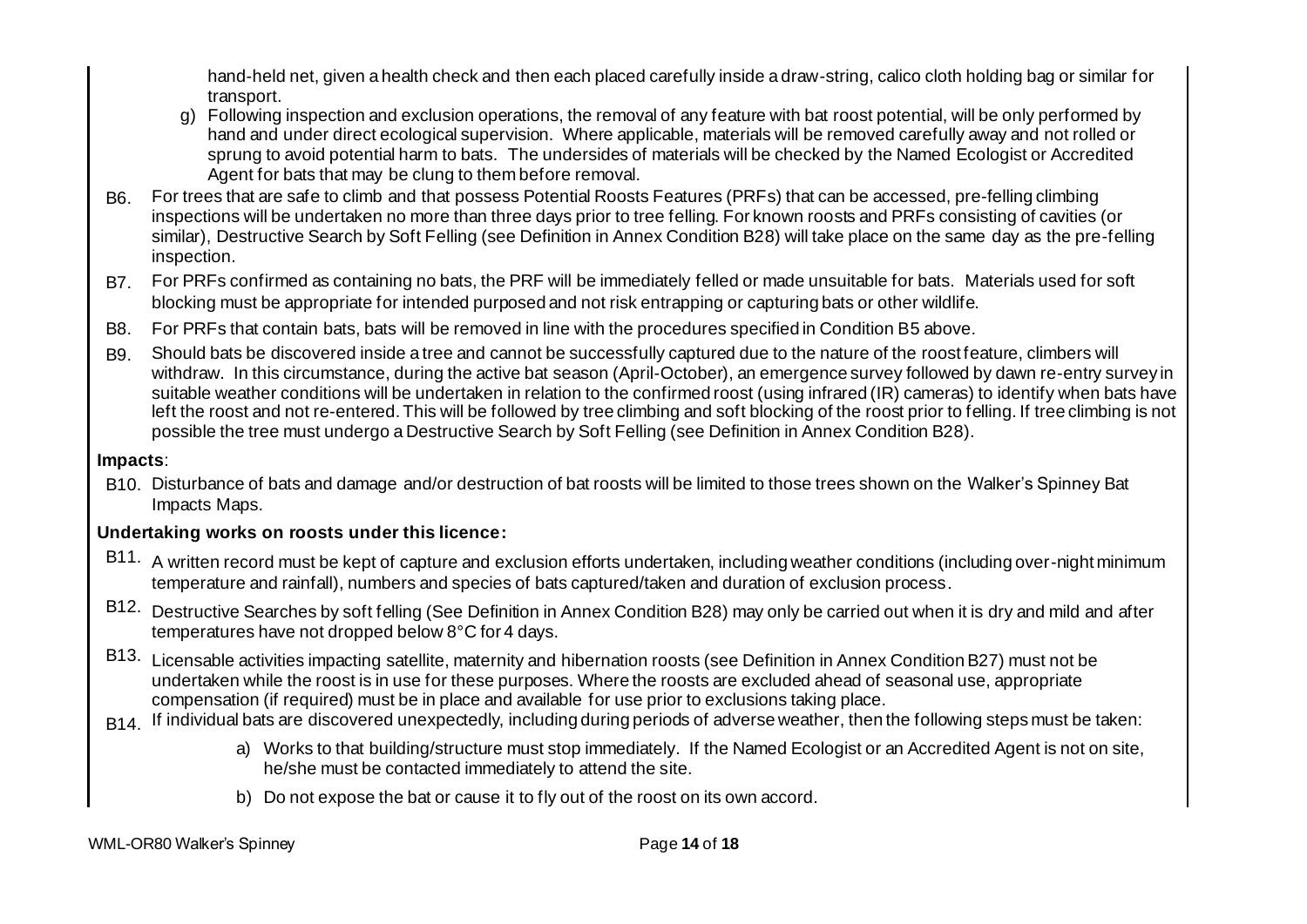- c) The bat must only be handled by the Named Ecologist or an Accredited Agent unless it is in immediate danger. The bat must be carefully placed in a lidded ventilated box with a piece of clean cloth and a small shallow container with some water. The box must be kept in a safe, quiet location.
- d) Care must be taken to avoid rousing the bat during transfer to a suitable location which may be a suitable hibernation box or other alternative roost constructed, providing a safe, quiet environment with stable, suitable temperature and relatively high humidity, safe from further disturbance.
- e) The Named Ecologist must re-assess the structure and determine whether works can continue under this licence, or whether a modification to the licence is required before works re-commence. A written record must be kept of this decision and made available to Natural England or any police officer on request. This incident must also be reported on the licence return form.
- f) Any underweight or injured bats must be taken into temporary care by an experienced bat carer and looked after until such time that the bat can be transferred to a suitable replacement roost at the same site, or weather conditions are suitable for release at the same site.
- B15. Natural England must be notified in writing, to HS2wildlifelicensing@naturalengland.org.uk, within the relevant period identified in Table 3 below depending on the species and number of bats encountered.

| <b>Species</b>            | Number of bats encountered<br>per roost | Notification period to NE | Number of bats<br>encountered per roost | Notification period to NE |
|---------------------------|-----------------------------------------|---------------------------|-----------------------------------------|---------------------------|
| Leisler's                 | 1 or more                               | 48 hours                  | N/A                                     | N/A                       |
| Daubenton's               | Less than 5                             | within 5 working days     | 5 or more                               | 48 hours                  |
| Brown long-eared          | Less than 5                             | within 5 working days     | 5 or more                               | 48 hours                  |
| Brandt's                  | Less than 5                             | within 5 working days     | 5 or more                               | 48 hours                  |
| Whiskered                 | Less than 5                             | within 5 working days     | 5 or more                               | 48 hours                  |
| Natterer's                | Less than 5                             | within 5 working days     | 5 or more                               | 48 hours                  |
| <b>Noctule</b>            | Less than 5                             | within 5 working days     | 5 or more                               | 48 hours                  |
| <b>Common Pipistrelle</b> | Less than 10                            | within 5 working days     | 10 or more                              | 48 hours                  |
| Soprano Pipistrelle       | Less than 10                            | within 5 working days     | 10 or more                              | 48 hours                  |

### **Table 3. Notification periods based on species and number encountered**

B16. Provision must be made for prompt assistance to deal with any injured bat. Any injured or dead bats must be reported to Natural England on the licence return form.

B17. Mechanical Demolition (see Definition in Annex Condition B28) of a structure must only take place after the structure been declared free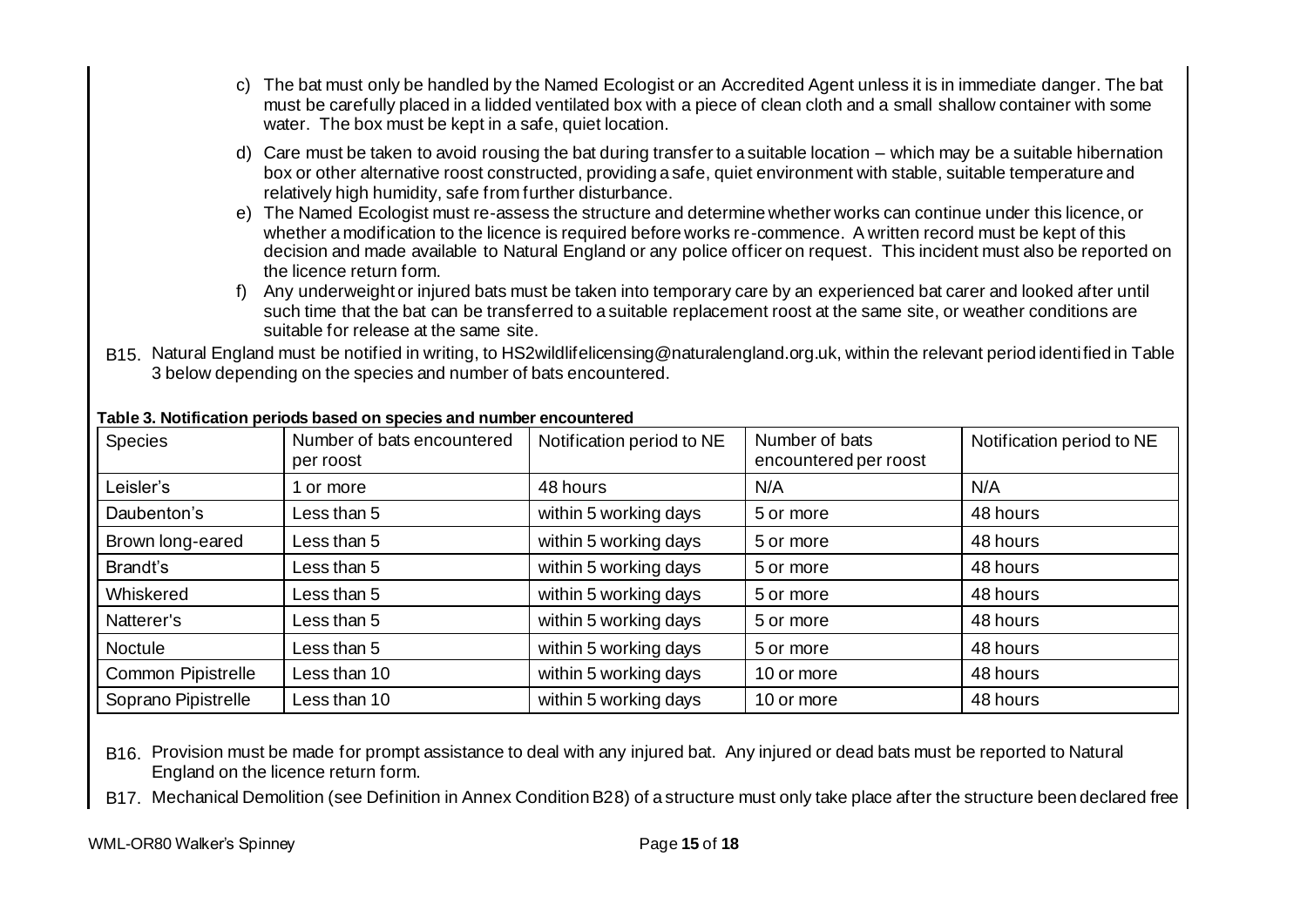of bats by the Named Ecologist or Accredited Agent.

- B18. If individual bats are discovered unexpectedly, including during periods of adverse weather, then the following steps must be taken:
	- a) Works to that building/structure must stop immediately. If the Named Ecologist or an Accredited Agent is not on site, he/she must be contacted immediately to attend the site.
	- b) Do not expose the bat or cause it to fly out of the roost on its own accord.
	- c) The bat must only be handled by the Named Ecologist or an Accredited Agent unless it is in immediate danger. The bat must be carefully placed in a lidded ventilated box with a piece of clean cloth and a small shallow container with some water. The box must be kept in a safe, quiet location.
	- d) Care must be taken to avoid rousing the bat during transfer to a suitable location which may be a suitable hibernation box or other alternative roost constructed, providing a safe, quiet environment with stable, suitable temperature and relatively high humidity, safe from further disturbance.
	- e) The Named Ecologist or an Accredited Agent must re-assess the structure and determine whether works can continue under this licence, or whether a modification to the licence is required before works re-commence. A written record must be kept of this decision and made available to Natural England or any police officer on request. This incident must also be reported on the licence return form.
	- f) Any underweight or injured bats must be taken into temporary care by an experienced bat carer and looked after until such time that the bat can be transferred to a suitable replacement roost at the same site, or weather conditions are suitable for release at the same site.

## **Compensation and mitigation:**

- B<sub>19</sub>. All roost mitigation features as shown on Figure E3a and Figure E3b must be erected or created in woodlands adjacent to the impacted areas under the direct supervision of the Named Ecologist or Accredited Agent
- B<sub>20.</sub> Bat roost mitigation features must be provided in accordance with the ratios set out in Table 4 below.

# **Table 4. Provision of bat roost mitigation features**

| <b>Roost feature type</b> (Existing confirmed roost or Potential Roost)<br>Feature (PRF))                                                                                                                                                                                | Minimum replacement ratio<br>(roost mitigation feature: roost or tree lost)      |
|--------------------------------------------------------------------------------------------------------------------------------------------------------------------------------------------------------------------------------------------------------------------------|----------------------------------------------------------------------------------|
| Maternity roost / hibernation roost (any species)                                                                                                                                                                                                                        | 4:1 (4 roost mitigation features per confirmed roost)                            |
| Used by Brandt's bat, Brown long-eared bat, Common pipistrelle<br>bat, Daubenton's bat, Leisler's bat, Natterer's bat, Noctule bat,<br>Soprano pipistrelle bat, Nathusius' Pipistrelle bat, Whiskered bat<br>(any roost other than maternity roost or hibernation roost) | 2:1 (2 roost mitigation features per confirmed roost)                            |
| Trees classified as having 'High' PRFs                                                                                                                                                                                                                                   | 1:1 (1 roost mitigation feature per tree with high PRFs)                         |
| Trees classified as having 'Moderate' PRFs                                                                                                                                                                                                                               | 1:2 (1 roost mitigation feature provided for 2 trees lost with<br>moderate PRFs) |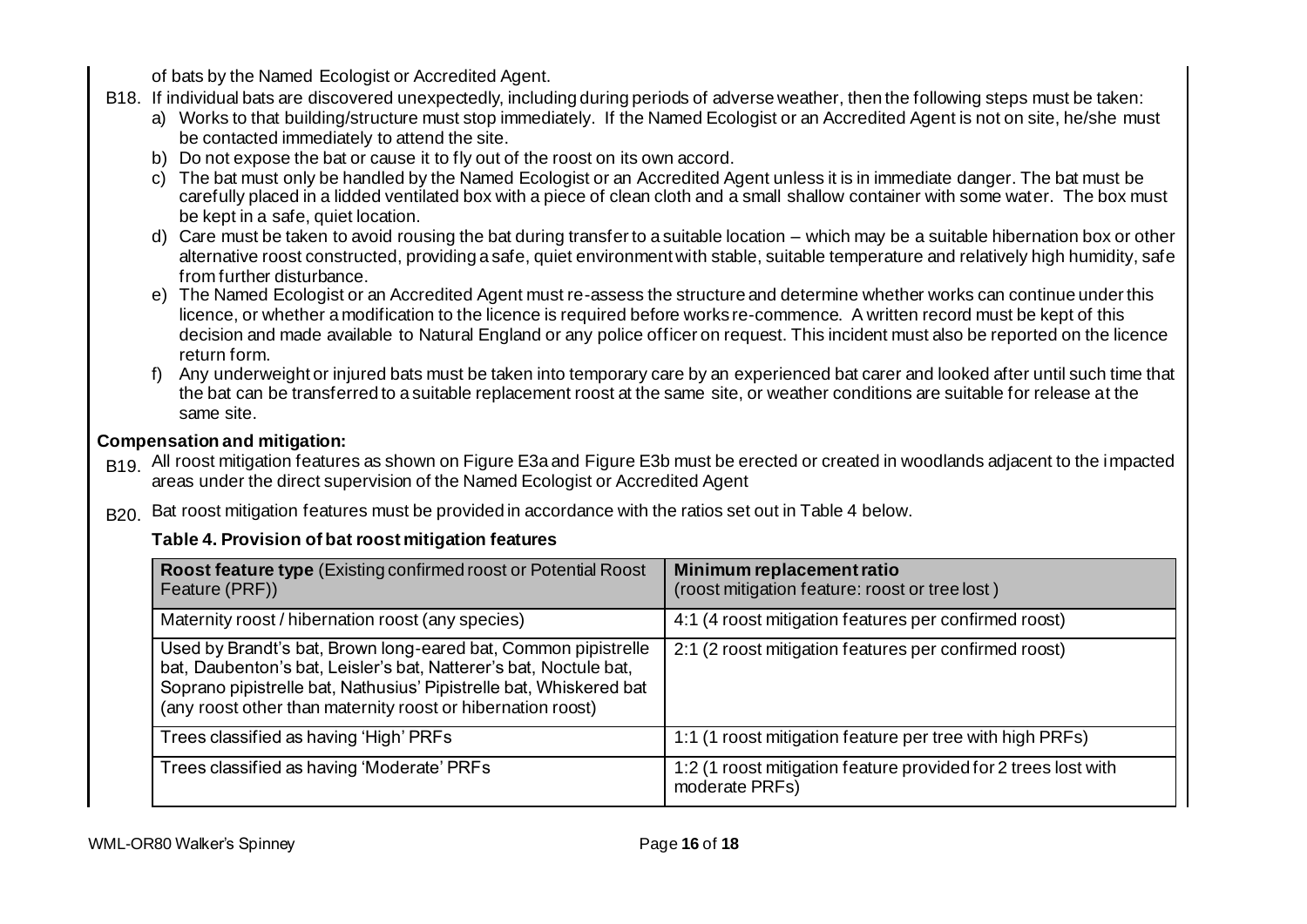B21. A roost mitigation feature may comprise either a suitable bat box, an existing PRF on a felled tree which has been relocated to an adjacent enhancement area (i.e. a 'monolith' if laid on the ground or a 'totem' if stood upright within a pit) or a new 'veteranised' feature created within either a retained tree or on a felled and relocated monolith or totem.

## **Post-development site maintenance and habitat management requirements:**

- B22. Maintenance of bat boxes must comply with the HS2 Technical Standard Ecological Monitoring Strategy (ECMS) (ref: HS2-HS2-EV-STR-000-000029 C01 dated October 2018).
- B23. In accordance with the Environmental Minimum Requirements (see Definitions) for HS2 Phase One, the licensee must submit to Natural England the Ecology Site Management Plan (ESMP) for Walker's Spinney (ref: 1EW04-LMJ-EV-PLN-NS06\_NL14-054034, for review and approval, at draft stage and any future versions.

## **Post-development monitoring and reporting requirements:**

- B24. Post-impact bat population monitoring must be implemented, in accordance with section E4.2b of the Walker's Spinney Method Statement and E5b of the Walker's Spinney Work Schedule.
- B25. An annual monitoring report outlining the results of monitoring and an assessment of any significant impacts must be submitted annually to Natural England following the completion of all specified methods in each calendar year for the duration of monitoring works (see Condition 16 of the licence).
- B26. It is a condition of this licence that the following reports are completed and returned to Natural England as specified:
	- I. Report of action within 14 days (two weeks) after the expiry of the licence;
	- II. Interim annual reports.
	- III. Report on the Conservation Status of the bats species present within Walker's Spinney during the operational phase to be submitted to Natural England for review. This should be after the monitoring in year 8 has been completed.

## **Definitions used in this annex:**

- B<sub>27</sub>. For the purpose of this licence the following roost types are defined as:
	- a. **Day roost**: a place where individual bats, or small groups of males, rest or shelter in the day but are rarely found by night in the summer.
	- b. **Night roost**: a place where bats rest or shelter in the night but are rarely found in the day. May be used by a single individual on occasion or it could be used regularly by the whole colony.
	- c. **Feeding roost**: a place where individual bats or a few individuals feed during the night but are rarely present by day.